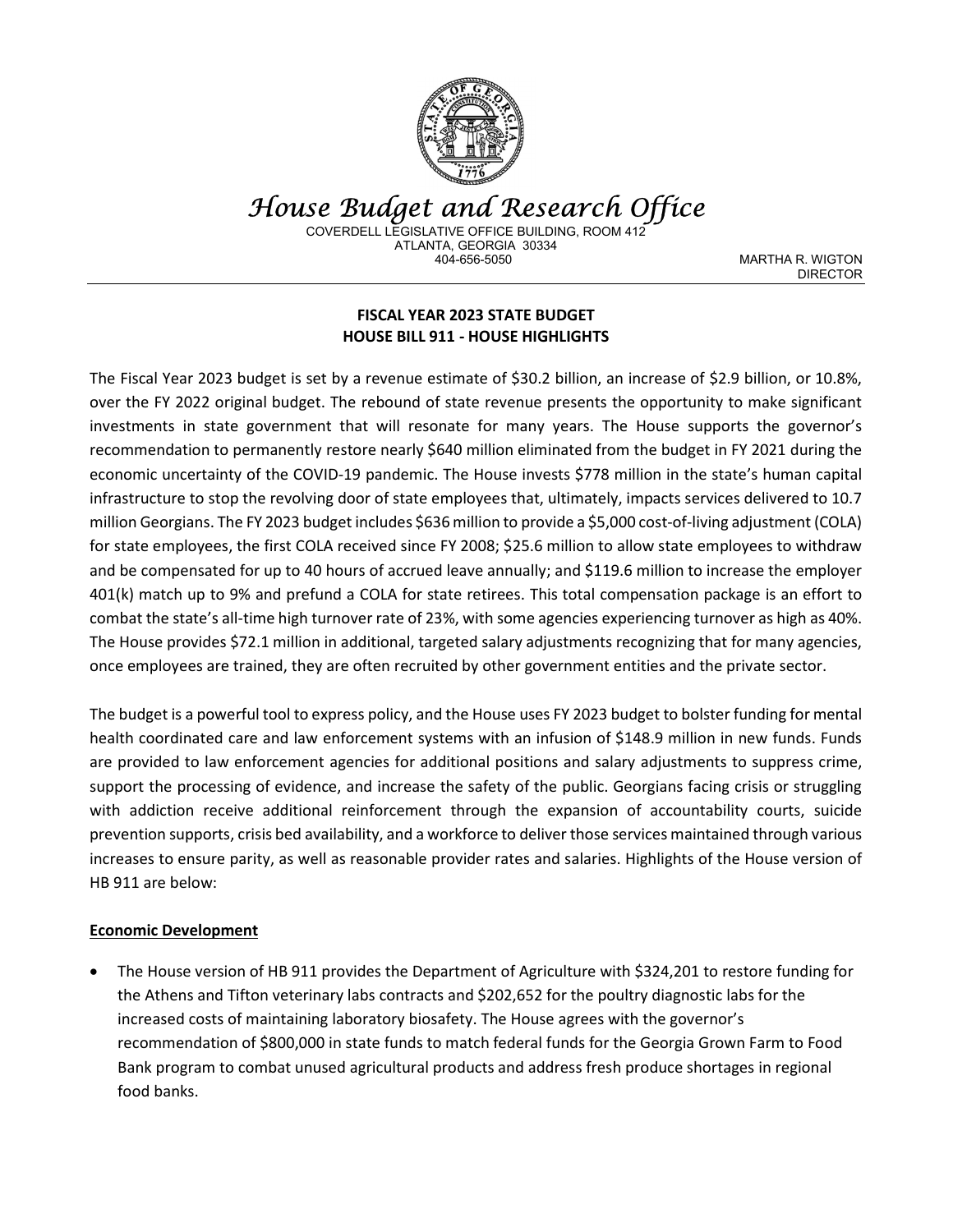- \$692,300 is included for the Soil and Water Conservation Commission for five new plan review positions and five new positions for technical support. Additionally, the commission receives \$80,000 to increase the base funding to each of the conservation districts to support their local efforts.
- The House version of the FY 2023 budget provides the Department of Community Affairs with \$110,000 for the Resource Conservation and Development Councils. This increases each council's base funding by \$10,000, for a total of \$30,000 each. The Georgia Rural Water Association is appropriated an additional \$250,000 in the House version to address the additional demands of state emergency response and resource fulfillment needs.
- More than \$3.7 million in additional funding is provided to the Department of Economic Development to support tourism in Georgia, including: \$2.8 million to refurbish exhibits and install two new memorials at the National Infantry Museum; \$470,251 for the Martin Luther King Jr. Center for Nonviolent Social Change for facilities improvements and educational exhibits; and \$500,000 for the Georgia World Congress Center Authority to begin public safety and security preparation for the Federation International de Football Association (FIFA) World Cup events.
- With the expansion of the electric vehicle industry in Georgia, HB 911 includes \$448,250 for two new positions within the department to manage the emerging workforce needs.
- The House version of the FY 2023 budget restores \$1 million in funds that were shifted to one-time federal grants in the State Forestry Commission; \$164,570 for a new position to address strategic initiatives throughout the agency; and \$117,000 to implement a multi-tiered effort to address retention and continuous technical training for all employees.
- HB 911 includes \$82,250 to annualize the funds needed to maintain the Public Service Commission's efiling system and \$974,781 to restore eight positions reduced in FY 2021 that are needed to regulate utilities.

# Education

- The FY 2023 budget provides the most state funds ever appropriated to K-12 education. It fully funds the Quality Basic Education (QBE) program in the Department of Education, totaling \$11.8 billion in state funds, and includes a \$382 million austerity restoration, thereby restoring all reductions made in FY 2021 due to the decline in state revenues from the COVID-19 pandemic.
- HB 911 provides \$291.7 million to increase the state base salary schedule for certified teachers and employees by \$2,000, for a total adjustment to the state base salary schedule of \$5,000 since FY 2020. This adjustment is in the following programs with certified teachers and employees: Agricultural Education (\$469,033); Georgia Network for Educational and Therapeutic Support (GNETS) (\$1.5 million); Sparsity Grants (\$353,615); Residential Treatment Facilities (\$268,285); Preschool Disabilities Services (\$918,985); QBE (\$287.1 million); and Technology/Career Education (\$1.1 million). The budget also includes \$7.9 million for a 5.4% pay raise for school nutrition workers (\$1.1 million); bus drivers (\$4.7 million); school nurses (\$1.8 million); and Regional Education Services Agencies (RESAs) (\$310,071).
- HB 911 provides \$43.5 million for enrollment growth and training and experience for an additional 11,926 students and 484 teachers. The budget also includes \$30.3 million for growth in the State Commission Charter School supplements and state special charter schools. Charter system grants receive \$38,613 in additional funding and local charter schools, pursuant to SB 59 (2021 Session), receive \$2.9 million.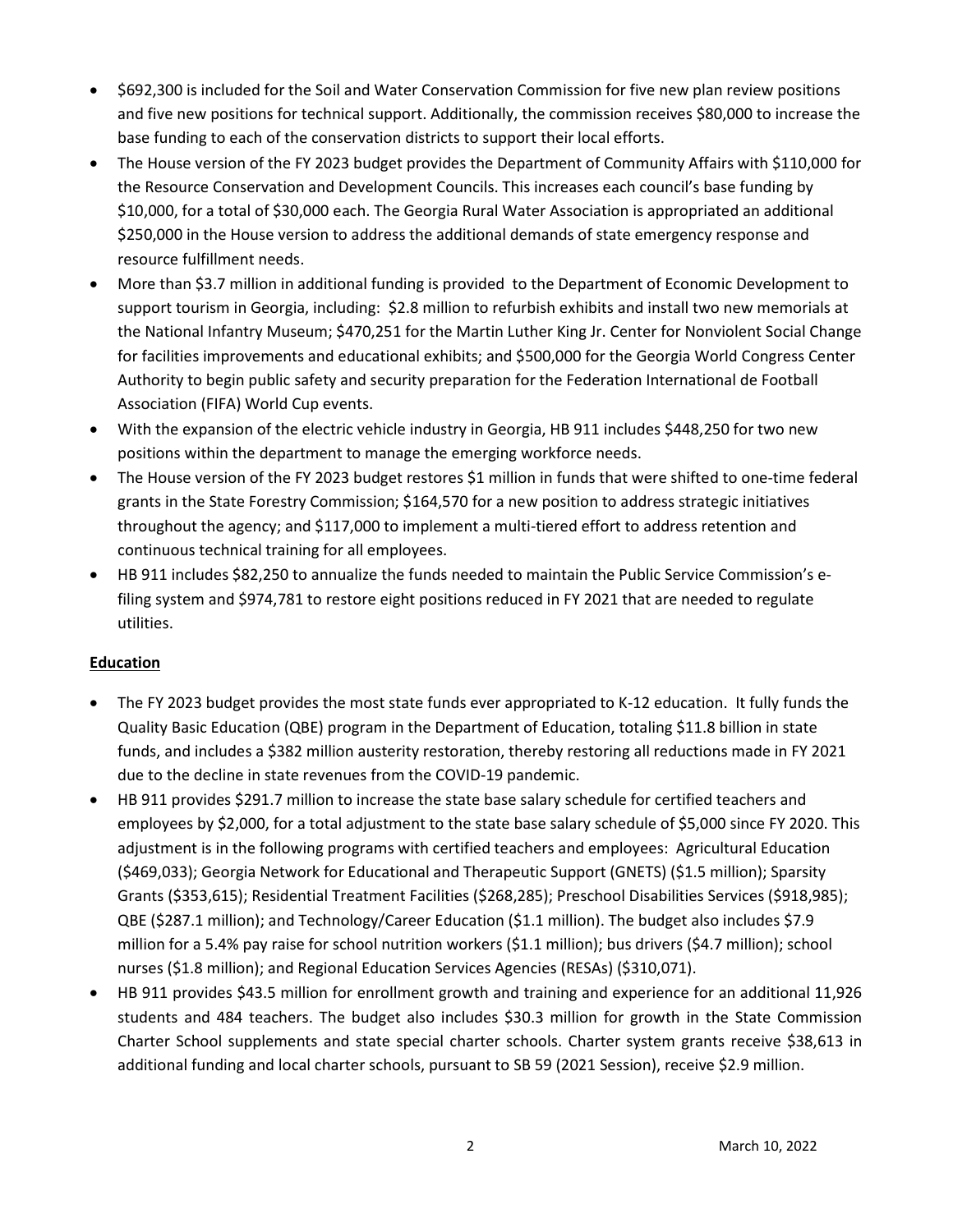- The House version of the FY 2023 budget includes additional \$1.4 million for pupil transportation based on an increase in FTEs, and when combined with the pay raise, the total pupil transportation funding increase is \$142.7 million.
- In FY 2023, the School Nutrition program receives an additional \$712,028 to assist school districts in keeping school lunches affordable; when combined with the pay raise, the School Nutrition program totals \$31.3 million.
- HB 911 includes \$5.1 million in restorations to other Department of Education programs that provide direct instruction or vital educational services. The adjustments represent the full restoration of the original FY 2021 reductions: Agricultural Education (\$253,606); Communities in Schools (\$57,124); GNETS (\$2.4 million); Preschool Disabilities Services (\$1.6 million); RESAs (\$433,006); Technology/Career Education (\$282,460); State Schools (\$200,000); and Tuition for Multiple Disabilities (\$62,078). The budget also restores \$160,000 RESAs for mental health training at districts and schools.
- In the Agricultural Education program, \$100,000 is provided for a new young farmer position in Floyd County and supplemental young farmer positions in Banks County, Barrow County, and Pelham City. The House budget includes the state share of funds for 21 new agricultural education programs across Georgia, for a total cost of \$178,500; \$144,000 for an urban/suburban agriculture specialist to grow agriculture education in non-rural areas of the state; \$140,000 for an additional FFA staff member to accommodate program growth; and two agricultural education staff to support the Area Teacher program.
- The FY 2023 budget provides \$200,000 for additional feminine hygiene grants, expanding from middle school and high school to include the fifth grade. The total funding for feminine hygiene grants of \$1.45 million is provided to school systems with low property tax wealth and a high percentage of economically disadvantaged students.
- Residential Treatment Facilities (RTFs) receive an additional \$931,194 based on a new formula. The new formula provides funding predictability for the RTFs, which naturally have a more transient student population.
- The budget includes \$3 million for charter facilities grants in the Charter School program, increasing the total funding to \$7.5 million. Facilities grants are provided to local charter schools and state charter schools at a flat amount pursuant to HB 430 (2017 Session).
- House Bill 911 includes \$3 million in matching funds to allow the Department of Early Care and Learning (DECAL) to draw an additional \$17 million in federal Child Care and Development Funds (CCDF) to provide child care assistance to low-income families. The FY 2023 budget includes \$19.4 million in lottery funds to provide Pre-K teachers and assistant teachers with a \$2,000 salary increase.
- \$182,617 is provided to the Professional Standards Commission for two positions specializing in technical assistance to military personnel, veterans, and their spouses to assist them transition into teaching.
- The FY 2023 budget includes \$1.4 million for a \$0.25 increase, from \$15.75 to \$16.00, to the benefit multiplier for retired members of the Public School Employees Retirement System (PSERS).
- HB 911 includes \$119.6 million to increase the employer contribution rate to the Employees' Retirement System (ERS) to: provide a cost-of-living adjustment for retirees; increase the 401(k) match to 9%; and fund the employer share of accrued forfeited leave for retiring employees. The statewide adjustment will prefund a COLA for state retirees, and on July 1, 2022, retired ERS members will receive their first COLA in 14 years.
- Throughout the budget, school systems receive an additional \$13.5 million for Teachers Retirement System's (TRS) annual required employer contribution rate increase. When funding for higher education is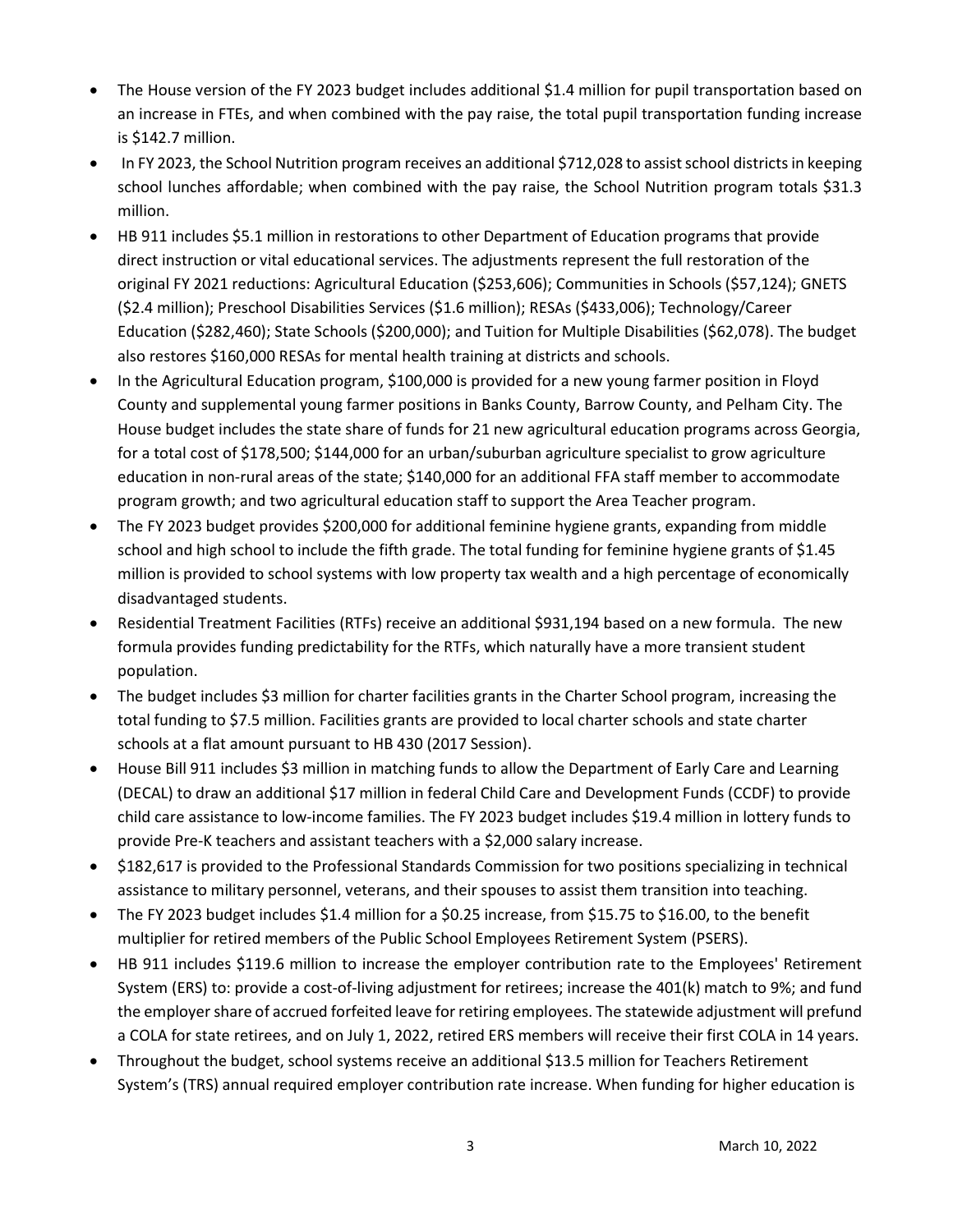included, the total new state fund investment in TRS for FY 2023 is \$15.5 million. These funds support 135,678 retired and 231,032 active members.

### General Government Services

- The Fiscal Year 2023 budget provides \$10 million in new funds to the Department of Audits and Accounts, which includes \$2 million for independent economic analyses of tax credit proposals and \$2.4 million for the statewide COLA and salary adjustments to address turnover.
- The House budget includes \$115,000 for the Georgia State Board of Accountancy to hire one auditor. The position will bring in approximately \$200,000 in revenue and allow the board's investigator to focus on misconduct.
- The FY 2023 budget includes \$126,086 for the Office of Health Strategy and Coordination to hire an analyst to coordinate the collection and reporting of nursing and hospital financing data.
- The Fiscal Year 2023 budget recognizes \$3.8 million in new revenue within the Office of the Commissioner of Insurance and directs the agency to utilize the funds for 45 positions and IT upgrades. The positions include inspectors for buildings, hazardous materials, and manufactured housing; the IT upgrades will help the agency manage reporting and complaints.
- The Office of the Insurance Commissioner's budget includes \$127,177 as part of the House mental health package to fund a mental health parity officer to oversee the implementation of parity initiatives and a violation repository.
- The FY 2023 budget provides nearly \$38 million to the Department of Natural Resources (DNR), including \$2.1 million to restore 22 game warden positions and related operations expenses, \$10.5 million for park repairs and renovations, and \$750,000 to help the agency's law enforcement officers with fuel expenses. The House recommendation also includes \$1.7 million for the Environmental Protection Division of DNR for a market salary adjustment for environmental compliance specialists and engineers to help the agency with inspections and enforcement of environmental regulations.

#### **Health**

- HB 911 recognizes \$170.3 million in state fund savings in the Department of Community Health due to an extension of a temporary 6.2% increase in Federal Medical Assistance Percentage (FMAP) rates during the COVID-19 Public Health Emergency. These funds are repurposed in the budget to fund House initiatives for Medicaid provider rate increases, behavioral health services, and the state's healthcare workforce.
- The House agrees with the governor to provide \$85.4 million to eliminate attestation requirements for Medicaid primary care providers and to reimburse these providers at enhanced rates for 108 procedure codes. Additionally, the House provides \$825,212 to increase select OB/GYN delivery codes to 2020 Medicare reimbursement levels to bring them up to the same year as most of the primary care codes.
- The House version of the budget provides additional Medicaid rate adjustments, including: \$498,519 for a 10% reimbursement rate increase for long-term acute care hospitals (LTAC) and inpatient rehabilitation facilities (IRF) to support the cost of treating high-acuity patients with traumatic injuries; \$685,441 for a 10% increase in two dental extraction codes and a 7% increase for 17 select dental restorative codes; \$424,165 to provide a 5% reimbursement rate increase for mechanical ventilator providers; and \$281,227 to increase reimbursement rates for medical nutrition therapy in order to increase the number of providers willing to accept Medicaid patients.
- HB 911 provides \$28.2 million to provide one year of postpartum Medicaid coverage to mothers in order to address Georgia's high incidence of maternal mortality. Extending medical coverage an additional six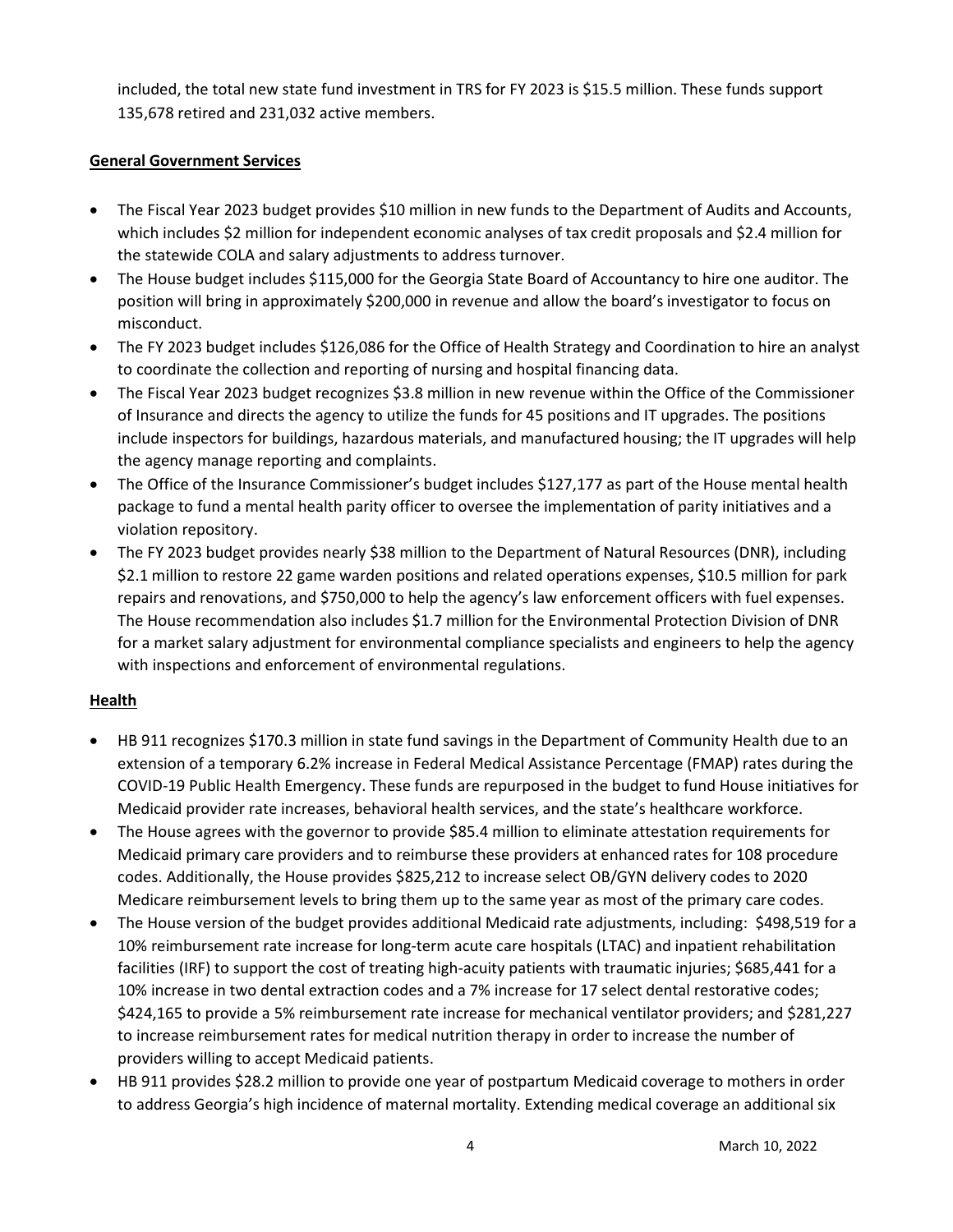months beyond the current six-month limit after delivery will provide greater access to healthcare services for new mothers, and is expected to decrease and prevent maternal deaths.

- The House version of HB 911 includes \$5.75 million Low-Income Medicaid and directs the department to submit an 1115 waiver to provide Medicaid benefits to individuals with HIV and to remove the five-year waiting period for lawful permanent residents.
- The House supports home and community-based service providers by providing \$2 million to offset the cost of fingerprinting as part of the staff background check required by law.
- HB 911 provides \$500,000 for two federally qualified health center behavioral health expansion start-up grants, with one at Coastal Community Health Services covering Glynn and McIntosh counties and one at South Central Primary Care covering Irwin, Ben Hill, Coffee, Atkinson, Berrien, Cook, and Lowndes counties.
- The FY 2023 budget supports frontline workers by providing \$200,000 to expand the RN-reentry program to assist nurses in reentering the workforce as well as \$74,000 to expand mental health first aid training to address the need for front-line workers to identify, de-escalate, and refer persons in crisis.
- As part of the House's behavioral health initiative, \$1 million is included in the FY 2023 budget for a study on reimbursement rates for mental health care providers, as well as instruction for the Department of Community Health to begin preparation for a repository for tracking, analyzing, and reporting information resulting from complaints received by consumers and state health care entities regarding suspected mental health parity violations.
- The House continues to support graduate medical education in order to increase Georgia's healthcare workforce. In the FY 2023 budget, the House includes: \$3.9 million for 199 new residency slots; \$375,000 for three new fellowships at Augusta University in gynecologic oncology, public health-focused medicine, and rural primary care; \$350,000 for a new residency program at Archbold Medical Center; \$300,000 in new and existing funds for continued planning and start-up of residency programs at Southern Regional Medical Center and Southeast Georgia Health Systems; and \$109,323 for seven new residency slots at Emory University.
- The House agrees with the governor to provide \$1.1 million to support the Mercer School of Medicine's medical school campus in Columbus. Additionally, the house provides \$515,587 in new and existing funding to expand the accelerated track program to include forensic pathology in order to increase the number of these providers going to rural areas of the state.
- HB 911 provides \$2 million for the start-up and operating support for a new nursing program as well as \$376,000 to support child and adolescent psychology and psychiatric residency programs at the Morehouse School of Medicine.
- As part of the House's law enforcement initiative, \$565,380 is provided to the Georgia Drugs and Narcotics Agency for two additional agents and for a data management system to track licenses, complaints, inspections, and investigations.
- In the Department of Public Health, the House provides \$16.3 million for salary increases for the state's public health nurses, epidemiologists, environmental health specialists, and other targeted positions in order to address agency recruitment and retention by raising salaries to a competitive market range.
- The House version of the FY 2023 budget provides \$1.8 million for additional lead inspectors and testing machines to support the recommendations of the House Study Committee on Childhood Lead Exposure and pursuant to HB 1355 (2022 Session); \$265,869 for the Sickle Cell Foundation to support care coordination and expanded access to testing in rural areas; and \$1.7 million support to local health departments with infrastructure grants.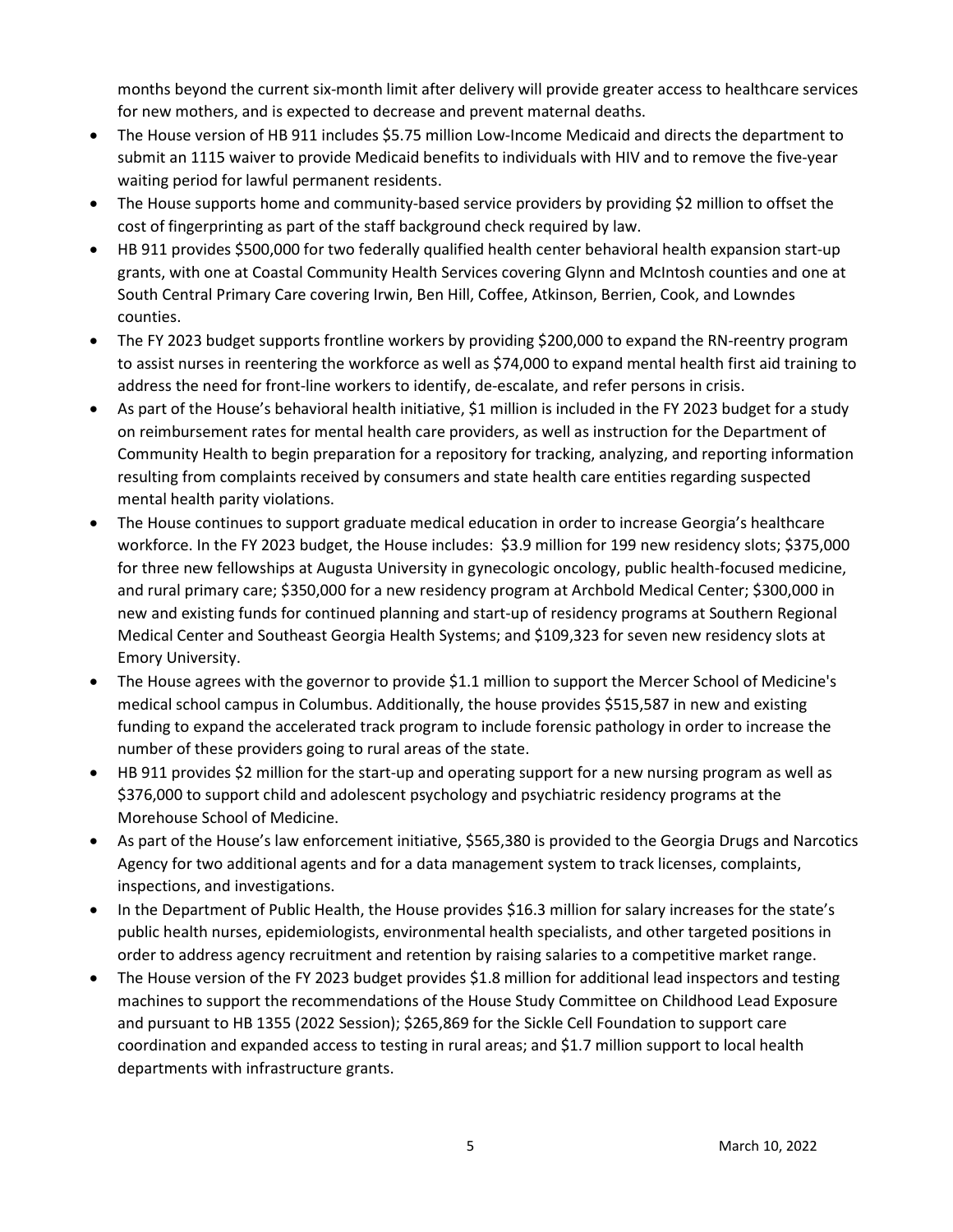### **Higher Education**

- The House version of the FY 2023 budget includes \$99.9 million for the University System of Georgia (USG), reflecting a 1.2% increase in credit hour growth and a 0.1% increase in square footage; \$8.3 million for the final year of a three-year phase-in for increased medical education funding through the USG formula; and \$1.2 million for Fort Valley State University to maximize the federal land-grant match requirements.
- HB 911 restores prior year reductions of \$229.6 million for the purpose of eliminating the special institutional fee charged to students. The fee ranges from \$170/semester at South Georgia State College to \$540/semester at Georgia Institute of Technology.
- The FY 2023 budget provides \$2.1 million for 11 new faculty positions at the University of Georgia's College of Agricultural and Environmental Sciences. These positions will address blueberry breeding, vegetable breeding, viticulture, controlled environment agriculture production, and integrative precision agriculture.
- The House version of the FY 2023 budget includes an additional \$250,000 for the Advanced Technology Development Center (ATDC) to fund start-ups and leverage private funding; \$600,000 for Georgia Tech Research Institute (GTRI) to provide professional development and student support for a computer science pilot program in rural Georgia; \$632,230 to support advanced research in agricultural technology as part of the Agricultural Technology Research Program (ATRP); and \$500,000 for the Veterinary Medicine Experiment Station to support research on cattle and poultry diseases and upgrade laboratories to improve biosafety standards.
- The House budget provides an additional \$4.8 million to the Medical College of Georgia for their 3+ program for a total of \$10 million. This program provides medical students the opportunity to complete their education in three years and begin their residency in Georgia. HB 911 includes \$1.2 million to expand capacity for nursing students across the university system. The \$6 million investment over five years will increase the number of nursing graduates by 500.
- The House version of the FY 2023 budget includes \$1.9 million for Middle Georgia State University to continue their aviation career path program.
- HB 911 includes \$7.3 million for programmatic restorations of reductions from the initial FY 2021 budget: Agricultural Experiment Station (\$1.9 million); Athens and Tifton Veterinary Laboratories (\$324,201); Cooperative Extension Service (\$1.8 million); Forestry Cooperative Extension (\$42,748); Forestry Research (\$132,427); GTRI (\$239,361); Marine Institute (\$47,804); Marine Resources Extension Center (\$55,657); Medical College of Georgia Hospital/Clinic (\$1.9 million); Public Libraries (\$725,618); Georgia Youth Science and Technology Center (\$35,822); and the Veterinary Medicine Experiment Station (\$108,000).
- The FY 2023 budget provides the Georgia Public Library Service with \$1.1 million in additional funds to increase the materials grant for public libraries from \$.40 to \$.50 per capita. This is in addition to \$181,619 in enhanced funding due to an increase in state population.
- House Bill 911 includes \$25 million in lottery funds in the Georgia Student Finance Commission (GSFC) to increase the minimum factor rate to 90% for the HOPE Scholarship – Public Schools program and the HOPE Grant. Depending on the institution, students will receive between \$15 and \$780 in additional HOPE Scholarship funds each semester; HOPE Grant students will receive an additional \$210 per semester.
- The House agrees with the governor's recommendation to increase funds to expand the HOPE Career Grant to include Criminal Justice and Law Enforcement programs. The HOPE Career Grant provides grants of up to \$500 to students enrolled in approved programs identified by the governor as strategically important to the state's economic growth.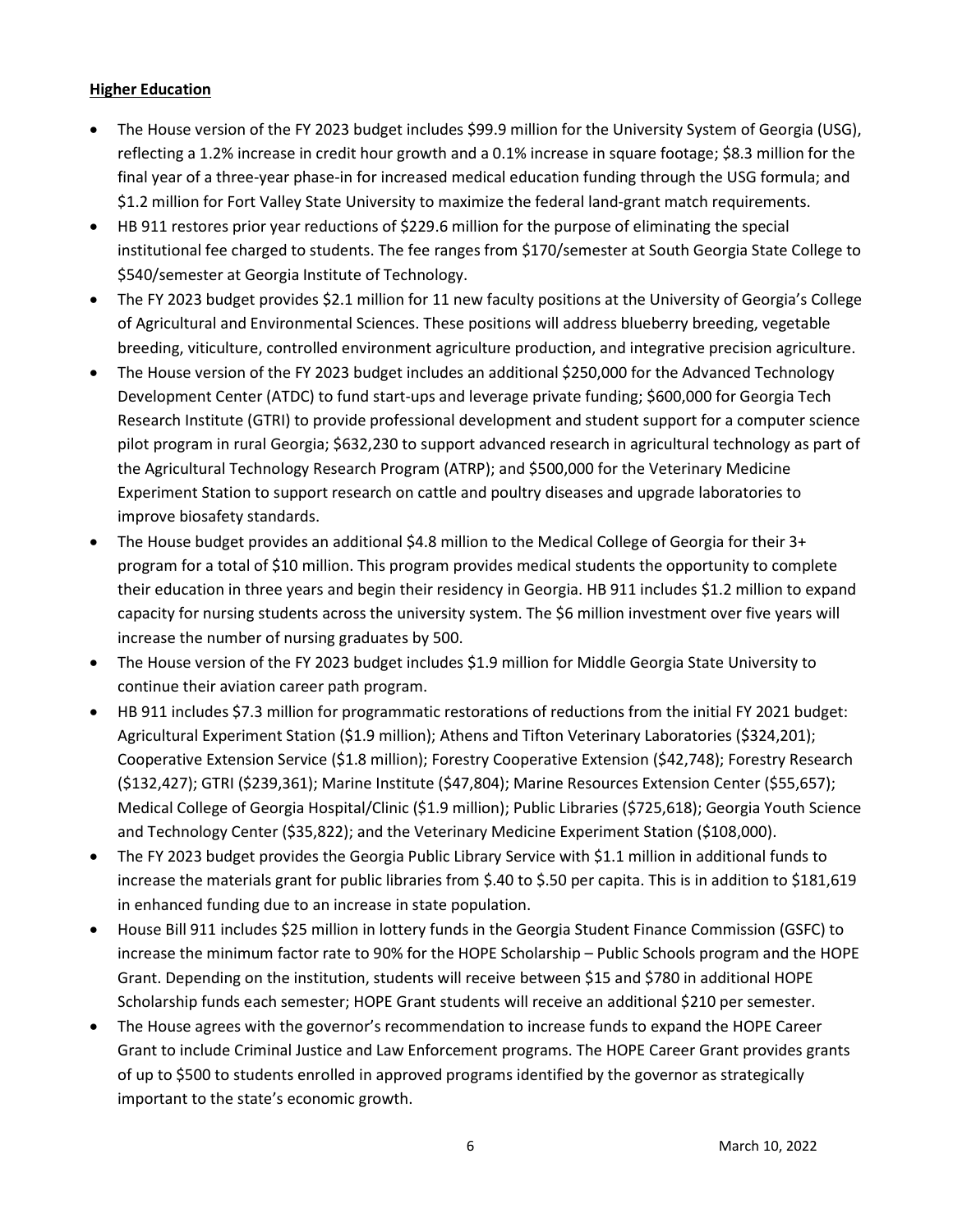- The House adds \$4.1 million in lottery funds to increase the award amount for HOPE Scholarship Private Schools award by 6%. This increased funding will provide an additional \$130 per semester to each eligible recipient. More than 11,000 students at eligible private postsecondary institutions across the state receive HOPE Scholarship – Private awards.
- The House version of the budget provides \$2.6 million to increase the Tuition Equalization Grant (TEG) award amount by \$50. The total amount each eligible student receives will increase from \$850 to \$900 per year. TEG was established in 1971 to provide financial assistance to eligible students attending private postsecondary institutions in Georgia. More than 26,000 students receive TEG awards each year.
- The FY 2023 budget includes \$1.7 million as part of the House law enforcement package to create a service cancelable loan program for active state and local law enforcement officers and medical examiners employed by the Georgia Bureau of Investigation. Eligible officers will receive \$2,000 per year, for a maximum of four years, and are eligible for one year of loan forgiveness for each year of service. As part of an overall strategy to recruit and retain medical examiners at the GBI, medical examiners are eligible for \$20,000 of loan forgiveness per year of service, up to \$120,000.
- In order to implement these new service cancelable loans and expand other programs, the House version of the FY 2023 budget includes \$1.6 million for 15 new positions and four contractors at the Georgia Student Finance Commission. House Bill 911 also includes funds for two new compliance officers to audit high schools that participate in the state's Dual Enrollment program, which gives Georgia high school students the opportunity to earn college credit at participating postsecondary institutions while still enrolled in high school. The program served approximately 49,000 students in FY 2021.
- HB 911 includes \$35 million for the Technical College System of Georgia (TCSG) to restore austerity reductions implemented in FY 2021. These funds are directed to expand instruction of allied health, commercial truck driving, and manufacturing program to support critical workforce needs across Georgia.
- The House version of the budget includes an additional \$15 million to recognize high-cost instructional programs within TCSG and \$2.1 million to expand aviation technician programs at colleges statewide to meet the increasing aviation industry's workforce demands.
- \$12.2 million is included in HB 911 to support the state's expanding electric vehicle industry, including customized training and recruitment operations.

# Human Services

- The House Amended FY 2022 budget provides \$20.2 million to the Department of Behavioral Health and Developmental Disabilities to increase the salaries of state psychiatric hospital nurses and health aides to improve retention and increase access to services to Georgians by maintaining existing beds.
- HB 911 appropriates funds to support House behavioral health initiatives including \$3.2 million for assisted outpatient treatment (AOT), \$448,530 to expand the co-responder mobile crisis team to five new sites; \$220,050 to establish a technical assistance coordination center for mental health accountability courts; and \$281,995 for five additional caseworkers to support new accountability courts.
- In addition to the \$9.7 million appropriated for a new behavioral health crisis center, HB 911 includes \$6.1 million to expand capacity at crisis stabilization units in Augusta and Columbus.
- The Georgia Apex Program receives \$5.6 million in the House version of the FY 2023 budget to annualize expansion funds and maintain mental health services to students; \$2.1 million is budgeted for Georgia Crisis and Access Line (GCAL) to increase staffing capacity in preparation for the national '988' suicide hotline.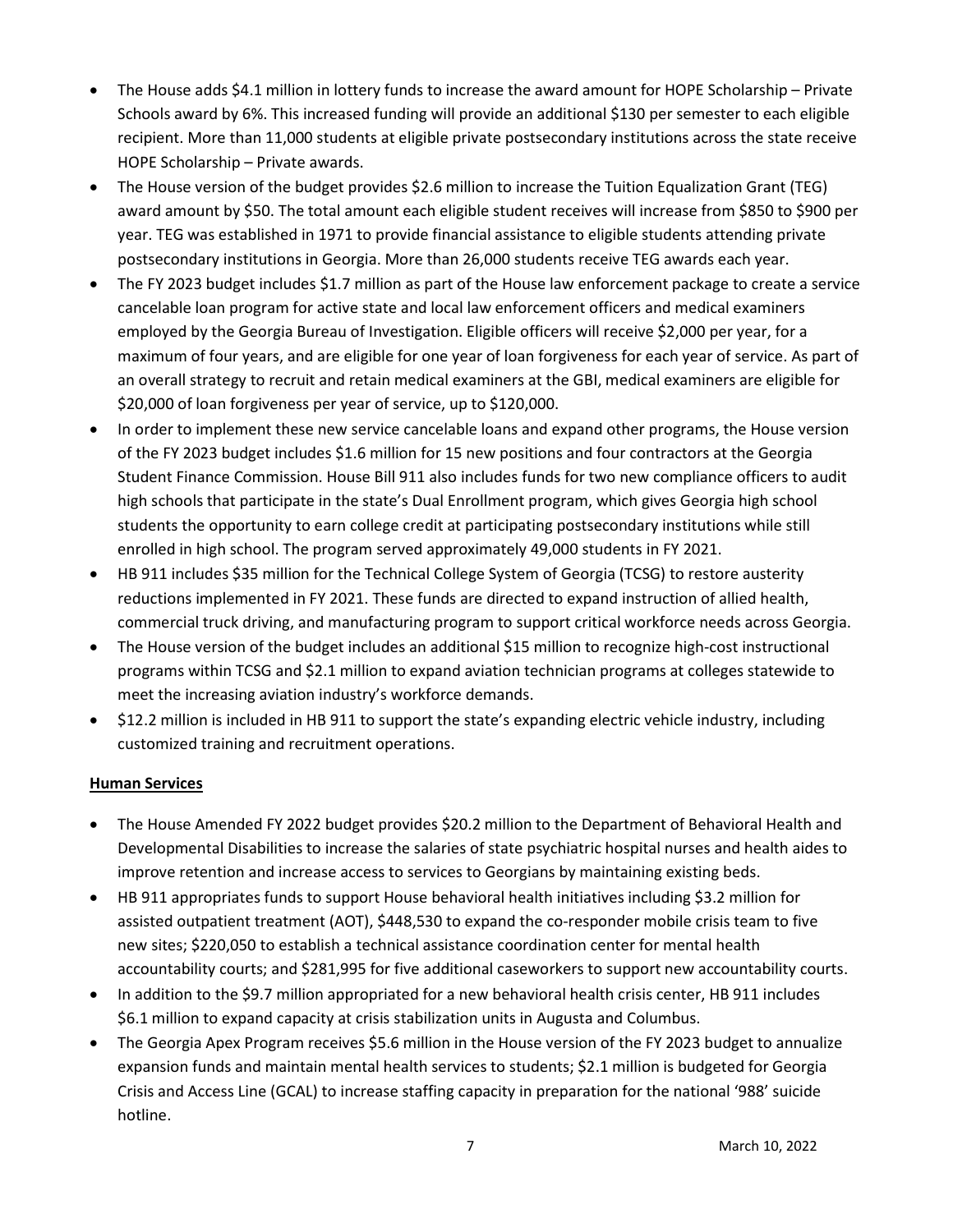- The House builds on the governor's recommendation and adds 325 slots to the New Options Waiver (NOW) and Comprehensive Supports Waiver Program (COMP) for individuals with intellectual and developmental disabilities, as well as administrative support for \$6.6 million. HB 911 includes \$1.3 million to support Georgians with intellectual and developmental disabilities and their families with supplies and equipment, medical services, recreation activities, and employment.
- The House supports the governor's recommendation to provide a 10% increase for core mental health and addictive diseases services and adds \$2.4 million for a 1% rate increase to developmental disability providers. The House includes \$932,324 to conduct a study to analyze behavioral health provider rates.
- The House agrees with the governor's recommendation of \$1.4 million for 200 slots for the Georgia Housing Voucher program and adds \$2.1 million to provide a total of \$3.5 million for 500 slots and administrative support to help those experiencing mental illness obtain permanent housing.
- HB 911 adds \$7.1 million to increase the hourly rate of special assistant attorneys general (SAAGs) from \$57.50 to \$77.50 across the Department of Behavioral Health and Developmental Disabilities and the Department of Human Services. Additionally, \$295,126 is allocated to increase SAAG paralegal hourly rates from \$25 to \$40.
- The House appropriates \$8.2 million in new funds to the Department of Human Services for programs to support older adults and their families. Specifically, \$4 million is provided for non-Medicaid home and community based services (HCBS), \$1.2 million for statewide dementia screenings, and \$3 million to expand Alzheimer's services statewide.
- The House adds \$3 million to increase the annual clothing allowance for foster youth by \$275 per child. Currently children under the age of 12 and placed in a home for less than a year receive \$311. Children aged 12 and older, and all children placed longer than a year, receive \$415.
- Georgia Family Connection receives a \$418,000 restoration to cuts made in FY 2021 and an additional \$397,500 to expand mental health services, raising each county's allocation from \$48,000 to \$52,500.
- The Department of Veterans Services is appropriated \$166,020 in the House version of the FY 2023 budget to hire a suicide prevention director and a cemetery grounds technician. Funding in the FY 2023 budget to establish a new veterans' cemetery in Augusta remains intact for matching funds.
- HB 911 includes \$2.3 million for the Georgia Vocational Rehabilitation Agency (GVRA) to provide support services for people living with visual impairments and physical disabilities, and \$380,785 is added to the Office of the Child Advocate to expand capacity in case investigations.

# Public Safety, Criminal Justice, and the Courts

- The House appropriates nearly \$16 million to fund an additional salary increase of \$2,000 for correctional officers and juvenile correctional officers above the \$5,000 COLA; \$12.7 million is provided for correctional officer salary adjustments at private prisons to maintain pay competitive with state prisons. The budget for the Department of Corrections also includes \$4.2 million to annualize the costs associated with establishing regional hubs for offender transport; \$6.7 million for technological improvements designed to improve correctional officer safety; and \$45.7 million for capital maintenance and repairs at facilities throughout the state.
- As part of the House law enforcement package, HB 911 includes \$11.9 million for the Georgia Bureau of Investigation (GBI) to hire 67 new positions to combat crime and support the criminal justice system through the processing of evidence. Specifically, the budget includes \$3.2 million for 18 scientists and seven crime lab technicians and an additional \$800,000 to outsource chemistry and firearms cases to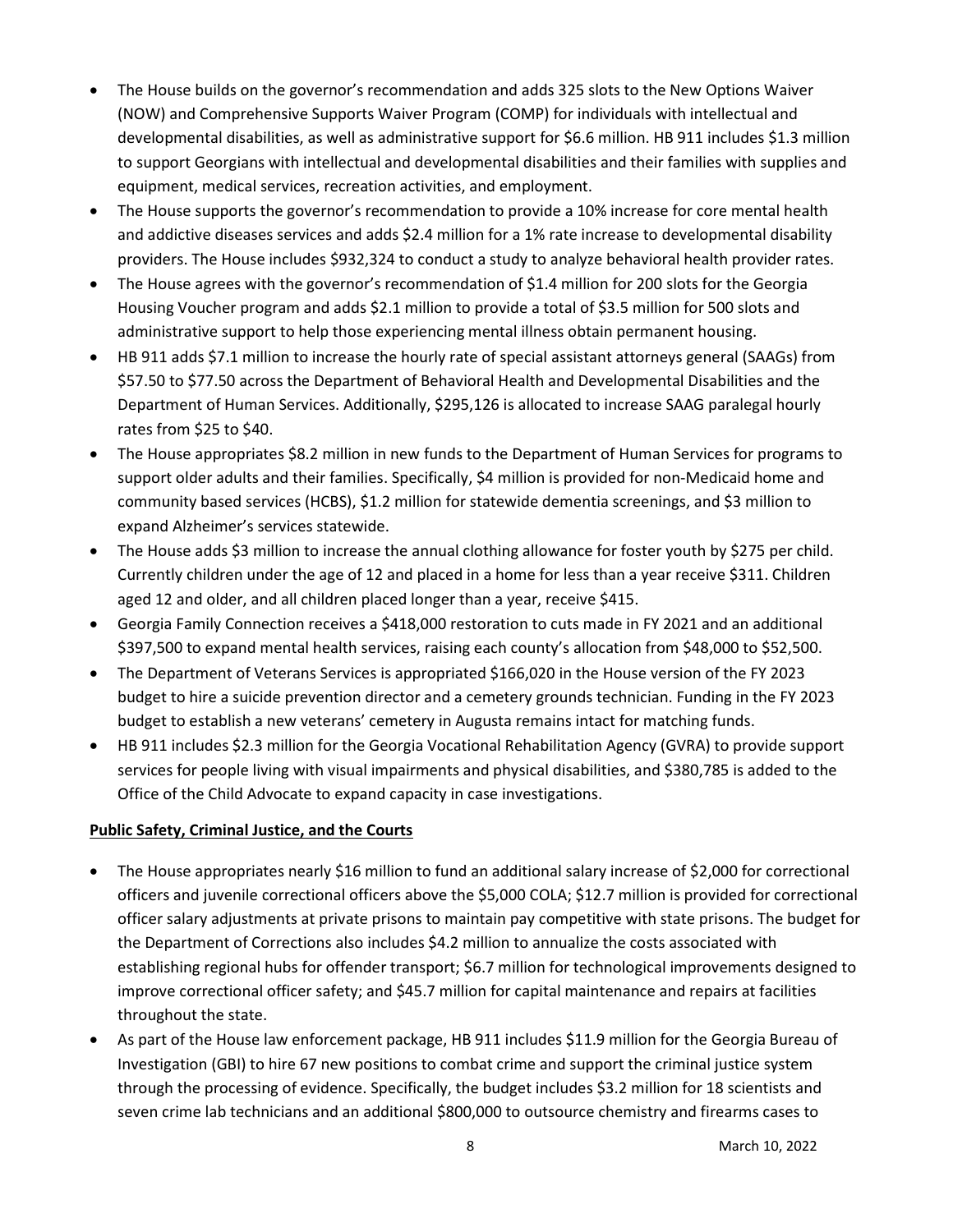address the current crime lab backlog; \$2.8 million for 16 new positions in the medical examiner's office to address workload including three medical examiners, 11 death investigator specialists (DIS), one DIS supervisor, and one administrative assistant; \$4.6 million for 15 special agents, six criminal intelligence analysts, and one help desk analyst and necessary operating expenses for the Gang Task Force; and \$579,936 to annualize four positions to investigate elections complaints. The House budget also includes \$2.6 million for an additional salary increase for death investigator specialists and crime lab scientists to increase retention.

- House Bill 911 includes \$2 million to fund 10 SWAT Unit troopers and 10 Nighthawk DUI troopers, as well as \$577,480 for a 10% salary increase for troop C officers to combat crime in the metro Atlanta area. The House budget includes \$750,000 fuel expense to maintain patrol hours during times of record high gasoline prices and \$2.6 million to fund a 75-cadet trooper school.
- The Georgia Public Safety Training Center receives \$1 million in HB 911 for five proper use of force and deescalation training positions and five crisis intervention training positions; \$379,500 is budgeted for the Office of Public Safety Officer Support for two additional peer counselors and one social worker along with necessary operating expenses to enhance public safety officers' access to peer counselors and health clinicians.
- \$3.6 million is included for 10 new accountability courts including six mental health, two adult felony drug, one veterans' treatment, and one family treatment accountability court as well as 27 accountability court case managers. The budget also includes an additional \$222,706 to provide a 5% salary increase for all accountability court case managers.
- \$1.3 million is included in the Department of Law to establish a 12-member gang prosecution unit and \$634,968 to expand the human trafficking unit by six positions.
- The Fiscal Year 2023 budget includes \$1.1 million to fund three new judgeships created in the Blue Ridge, Mountain, and South Georgia judicial circuits and \$915,555 to annualize the new judgeships in the Cobb, Flint, and Oconee judicial circuits created in the FY 2022 budget.
- HB 911 includes \$13 million for the recruitment and retention of assistant district attorneys and assistant public defenders and \$838,526 is included for eight new positions to complete the process of providing an assistant district attorney and an assistant public defender position to serve juvenile courts in each circuit. The Fiscal Year 2023 budget includes \$2 million to establish three additional Public Defender conflict offices for Macon-Milledgeville, Columbus-Americus-Albany, and Tifton-Waycross.
- House Bill 911 provides \$3 million to restore reductions made throughout the Judicial Branch in the FY 2021 budget including \$1.3 million for 10 additional superior court senior judge days. The FY 2023 budget also includes an additional \$1.59 million for grants for civil legal services for victims of domestic violence and kinship care families.

# **Transportation**

 House Bill 911 includes the first appropriation from the newly established Transportation Trust Fund and the Transit Trust Fund (HB 511, 2021 Session). These trust funds are collected and reserved for specific uses to support Georgia's transportation network. The FY 2023 budget recognizes that Transportation Trust Fund revenues are dedicated to the maintenance and construction of the roads in this state as well as a 10% maximum carve out for transit, that is appropriated as \$151 million to the Atlanta-Region Transit Link Authority (ATL), the Georgia Regional Transportation Authority (GRTA), the State Road and Tollway Authority (SRTA), the Transit program within the Department of Transportation, and debt service